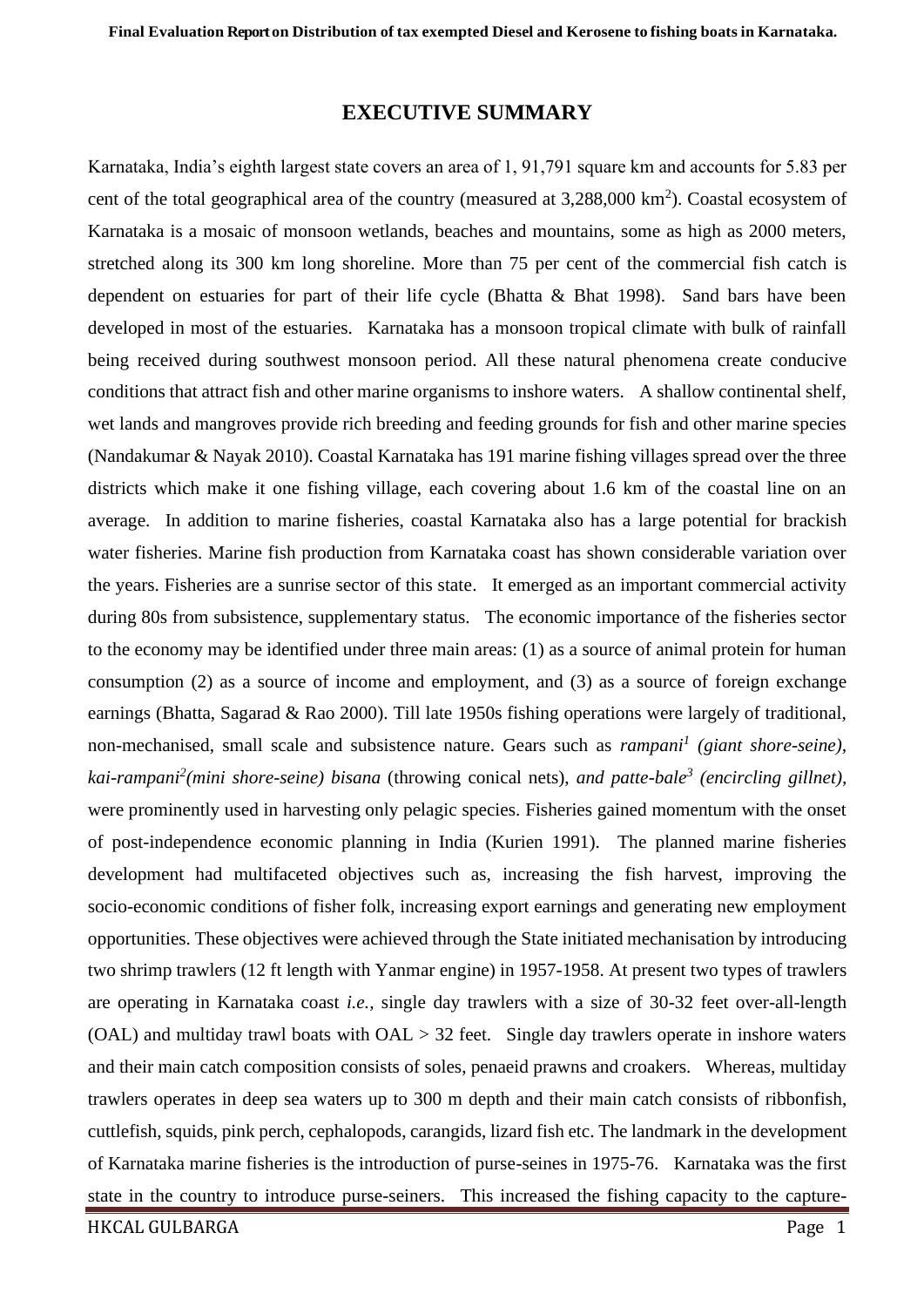fisheries sector and resulted in over exploitation of marine resources. The number of purse-seiners increased from 2 in 1975-76 to 232 in 2012-2013. By 2012-'13, there were about 2825 mechanized boats (232 purse seiners, 2593 trawlers (including gillnetters), 6335 motorized boats and 6923 traditional boats operating in the State. The OAL of purse-seiners increased from 43 feet to 60 feet. This resulted in 'Blue-Revolution' off the Karnataka coast by increasing the annual average catch from 85,000 tones prior to 1976 to about 160,000 after 1976 (Jayaraj 1983). The fish production during 2012-13 was 3.57 lakh metric tons and 0.96 lakh metric tons of marine products worth Rs.854.00 crore were exported from the State. The marine Fish production has increased from 0.53 million tonnes in 1950-51 to 3.78 million tons in 2013 -14. And subsequently by year 2014-15 and 2015-16 the state marine fish production has increased to 3.89 million tons and 4.11 million tons respectively.

In order to improve the income realization by mechanized fishing vessels and with a view to encourage fishermen to go to deeper waters for fishing, the Government felt the need to subsidize the diesel being used by these fishing vessels. Hence, in 1985-86 the State Government introduced a scheme of providing subsidy on diesel purchased for the fishing purpose by exempting the State sales tax which was about Rs.0.52 per liter at that time. Subsequently, on the demand from the fisher folk, the Government decided to do away with back end subsidy and instead provided *"at source sales tax exemption''* for the diesel being purchased for mechanized fishing boats.

In order to cater to these needs, the Government of Karnataka facilitated the establishment of government approved diesel outlets (bunks) in fishing harbours and fish landing centers. These bunks are supplied with sales tax exempted diesel from Oil Companies based on the permission letter issued by the fisheries department. At present the sales tax exemption on the diesel comes to around Rs.8 per litre. The scheme of subsidized diesel and kerosene for the fishing boats started in the year 1985-86 to improve the economic realization by mechanised / motorised fishing vessels and with a view to encourage fishermen to go to deeper waters for fishing. Presently the subsidy on the liter of diesel is around Rs.8/- per liter with a maximum quantity of 90,000 liters per annum and kerosene subsidy is Rs.40/- per liter with a maximum quantity of 2250 liters.

The finance department annually releases certain quantity of State sales tax exempted diesel under Section 5 of Karnataka Sales Tax Act 1957. To this effect every year, a Government order is issued by the finance Department. Presently 30 approved Diesel Bunks are located in fishing harbours and fish landing centres. These bunks are procuring diesel from Indian Oil Corporation (IOC), Bharat Petroleum Company (BPC) and Hindustan Petroleum (HP) oil companies and supplying the same to mechanised fishing vessels as per guidelines issued by the department of Fisheries. As per Karnataka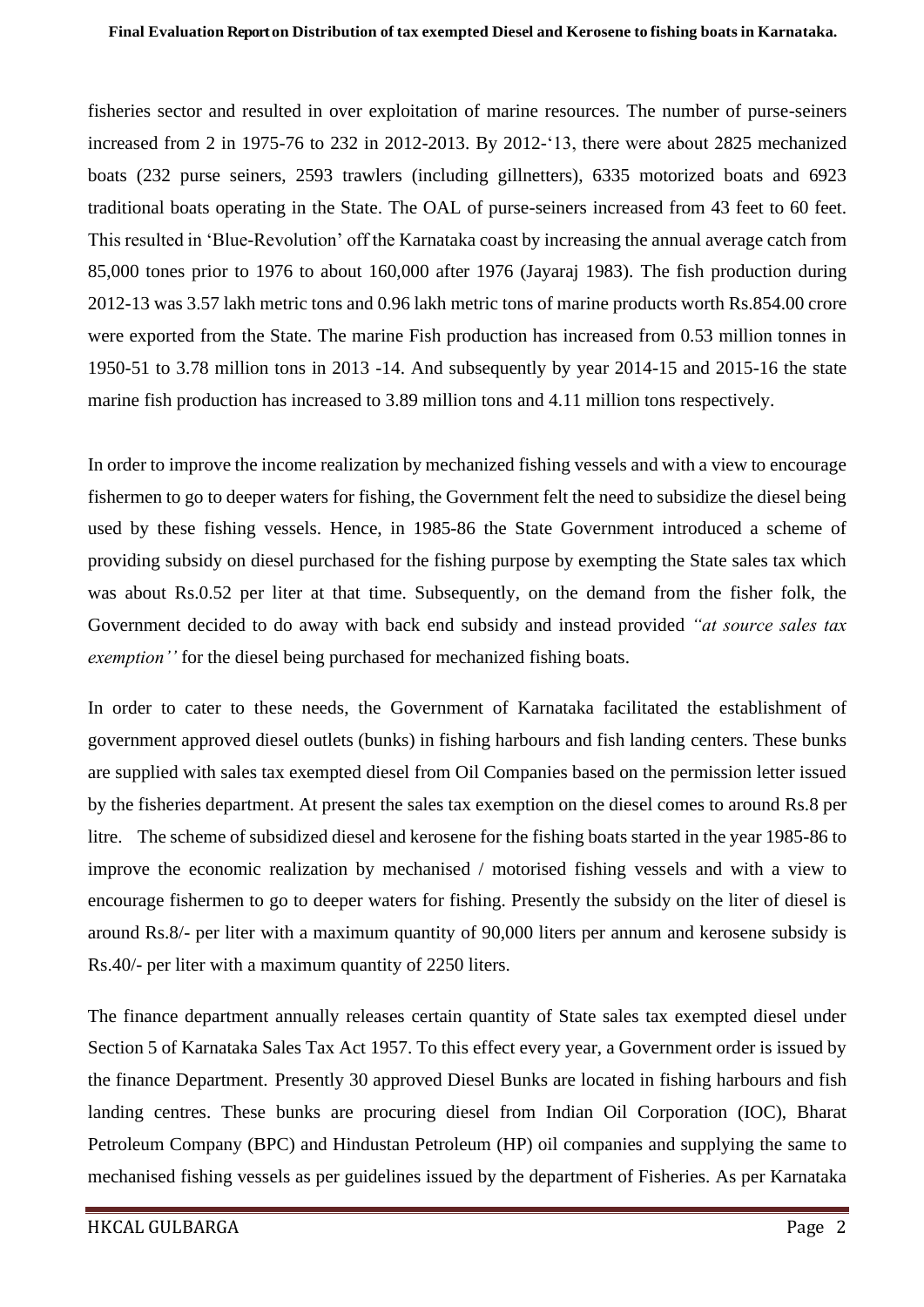Marine Fisheries Act 1986, the benefit of tax exemption is given to boats having fishing license and identity cards. The diesel is procured from any of the department approved bunks. Sales tax free diesel can be procured by Karnataka Fisheries Development Corporation, District Co-operation Fish Marketing Federation and Primary Fisheries Co-operative Societies from the 30 department approved bunks only. The diesel is distributed to boats as per maximum limit fixed based on the engine capacity (HP) of the boats.

Similarly subsidized kerosene is provided for fitting motorized engines, the engine capacity varying between 9.8 to 20 HP. There are 4514 motorized boats of which 990 are there in Uttara Kannada 2610 in Dakshina Kannada and 914 in Udupi districts. The kerosene is given to these boats at the rate of Rs. 16.50 per ltd. This is distributed through 25 fair price shops and other institutions. The number of motorised boats operating in the district is identified by conducting a joint inspection by officers of the Department of Fisheries and Food and Civil Supplies Department. After this, each motorised boat is provided with a permit for procuring subsidized kerosene through PDS.

A detailed evaluation of the this tax exempted diesel and kerosene to fishing boats in Karnataka scheme was needed to assess the need and utility of the scheme, the process of its implementation, the organizational and administrative problems and loopholes if any, the economics and operational efficiency of mechanised boats after the implementation, whether the Scheme has impacted on employment and earningsand levels of the fisher folk, need of continuance of the Scheme and modifications recommended and the overall impact of the Scheme on the marine fish production and fish population of Karnataka.

The evaluation study was conducted in three districts of Udupi, Uttara Kannada and Dakshina Kannada. Data was gathered from at least 10% of the boat owners (in mechanized this should be boat power wise) in each of the three districts under the Scheme through structured questionnaire schedules. In addition discussions and personal interviews of Scheme benefitted boat owners, boat owners not covered under the Scheme, discreet personal interviews of departmental staff, retired employees and knowledgeable Scientists of Central Marine Fisheries Research Institute and/ or the Fisheries College in Cochin (one office is in Karwar) and Mangalore respectively were carried out. Inputs were also taken from Academicians of the department of Marine Biology, Karnatak University, based in Karwar. The team in all total interviewed 325 beneficiaries of mechanised fishing boats, 600 beneficiaries of motorized fishing boats and 100 people from the non-fishermen, fish merchants, fish labourers and retired government officials and academicians from the different fisheries institutions. Primary and secondary data obtained from all the 3 districts by above mentioned data collection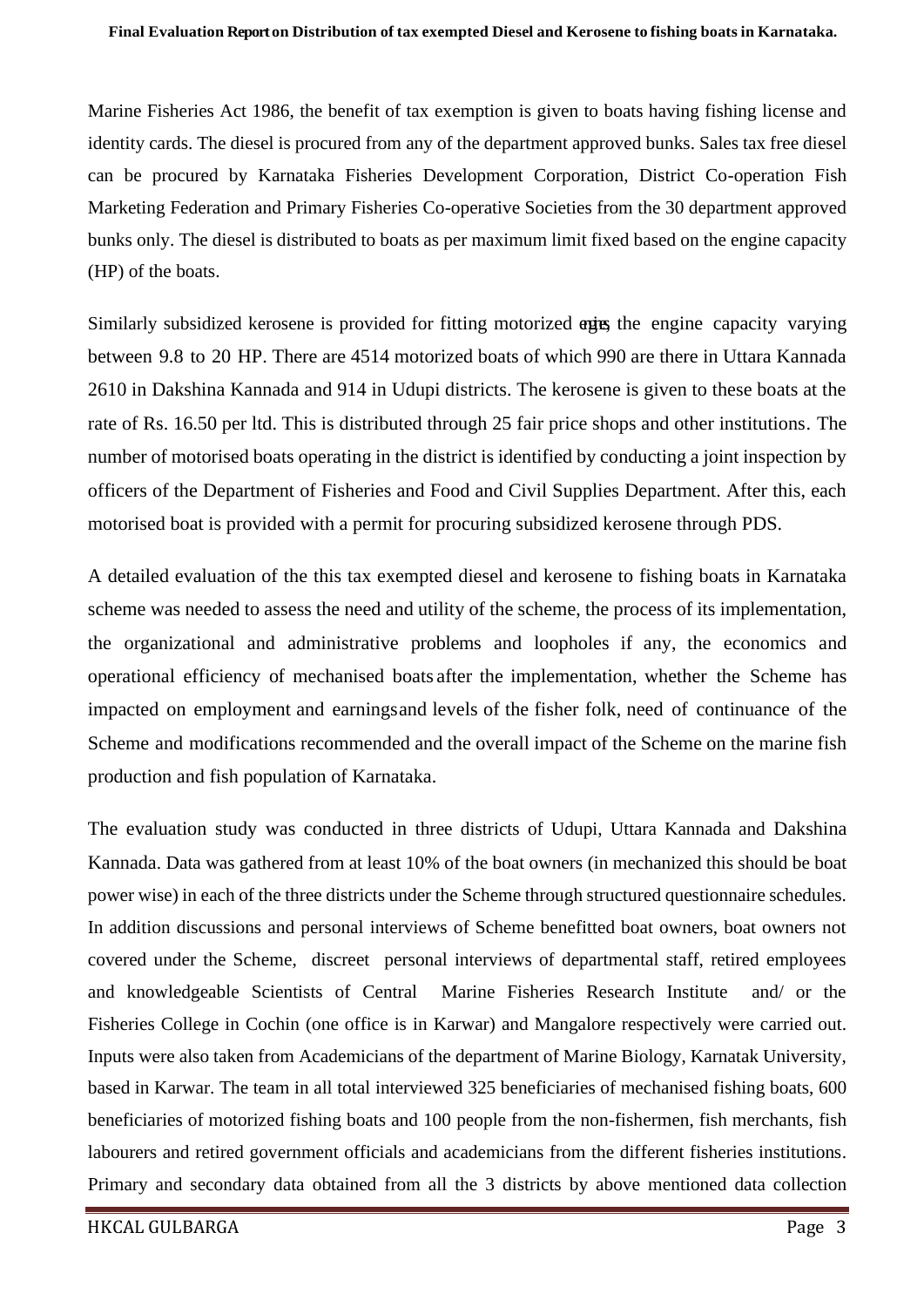strategies were analysed and results were categorized as per requirements expected from the objectives of the evaluation.

It was observed that the >130 HP boats spends 3.5 times more expenditure and average catch per effort (trip) on diesel compared to <70HP boats. Thus diesel consumption is distributed towards higher fishing capacity boats. The average return per effort is also highest for higher capacity boats due to higher fishing intensity. It was also observed in Udupi harbour that it has reported maximum number of boats involved in harvesting 'others' which are procured by the fish meal/oil plants which could have formed rich fish biodiversity and is feed for other commercial fisheries. 61 fishing boats in Malpe and Mangalore have reported that they mostly harvest others indicating the vulnerability of the destruction of marine biodiversity here where maximum number of high speed boats operates. It was reported that the HP which determines speed and fishing intensity has increased enormously during the recent years. The annual quantity of diesel drawn was 6376 liters per unit which was highest in Malpe with 7860 liters per unit. The results indicate that the fishing boats on an average enjoy an average fuel subsidy of Rs 51,000. The overall fuel subsidy per fishing season would be around Rs. 432,432 per season/boat with an average of 244 fishing days fuel subsidy per fishing day would be around 1772 per boat.

The study reported that most of the beneficiaries who responded were aware of subsidized fuel supply being used in their fishing vessels. Renewal of fishing license was known to most of the fishers. Further, majority of the fishers have accepted that the direct benefit transfer of subsidy amount to bank account is a good modification to the scheme. Overall, fishers' assessment of the quantity supplied was positive and there were very few of complaints. Distribution of subsidized fuel to unregistered boats and/or non-fishing purposes was not reported by sampled fishers. It is interesting to note that most fishers agreed that subsidy has led to increase in income but not necessarily catch. Obviously, everybody agrees with the need for continuation of the subsidy scheme. All of them reported that fuel subsidy has led to increase in income, employment and also to some extent catch and hence it should be continued beyond 20 years.

Similarly it was observed that the average quantity of subsidized kerosene drawn varies between 234-263 liters/month. The total consumption of kerosene for one season per boat varies between 2094-2340 liters which is equal to Rs.90, 000 /subsidy/season/boat. Interestingly the consumption of kerosene per trip decreases from 83 to 54 liters/trip as HP increases from 10 to 20. The storage capacity of boats decreases from 125 liters for <=10 HP boats to 88 liters for >=20 HP engines. Similarly the average catch per effort also decreases from 52kgs to 43 kg as the HP increases. Similarly the average gross return decreases substantially when the HP increases from  $\leq$  10 to  $\geq$  20 HP. No beneficiary reported selling of any surplus kerosene to other users. Most of them wanted the existing scheme to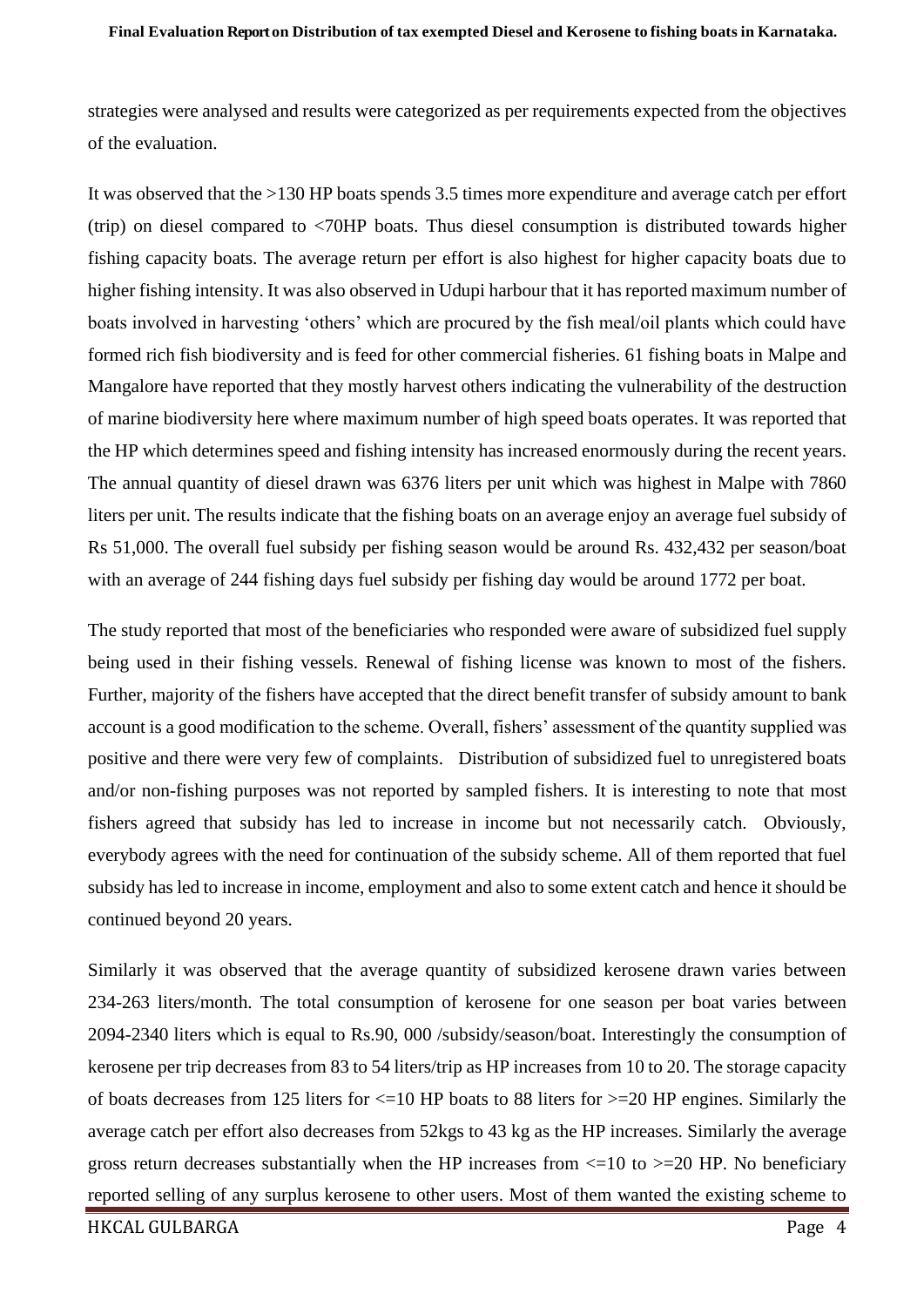continue in the same form with some minor modifications. The diversion of subsidized kerosene for non-fishing purpose was not reported by any beneficiary. 8% of them observed that they are aware of subsidy component in buying the kerosene. All beneficiaries unanimously expressed that the present subsidy limit is not enough. Further, they agree that the direct benefit transfer of subsidy amount is good and should be continued. Unlike in the case of diesel a substantial part of kerosene was supplied manually. Almost everybody agrees that the supply of subsidized kerosene has helped in increasing fish production.

It was observed that the gross subsidy was 7.65 lakhs for >130HP boats whereas it was only 2.30 lakhs for smaller boats. Thus, the subsidy component is higher for richer fishing units. Around 60% of total subsidy is diverted to the >130HP boats which consume more diesel due to higher fishing capacity. These boats are also highly capital intensive with an average invest of Rs. 90.00 lakhs on capital and Rs. 1.70 crore on operational expense per year. It is suggested that the present method of providing subsidy is counterproductive and regressive. Since it encourages excessive fishing capacity and involves destructive fishing practices. Hence, based on our field observations it is suggested that the rate of subsidy for every liter of fuel consumed by higher capacity engines could be reduced to maintain equity in the distribution and gradually the subsidy could be minimized.

In regards to the process of implementation of the scheme, it was observed that there is due compliance to the process of distribution of subsidized diesel and kerosene at all levels. In some of the diesel bunks automation Instrument is provided by the Oil Companies to monitor the supply of diesel, quantity of diesel in the storage tank and the distribution of diesel to the fishing boats. This instrument is computer based and all the above mentioned parameters can be observed in finger tip. Further, these informations can be observed at their respective divisional or sub-divisional offices. It was observed by the team that this instrument is very useful to get the information on the diesel accurately.

The major recommendations based on various observations and interviews with the beneficiaries would be that the subsidy on diesel to mechanized fishing boats is justifiable and need to be continued with more of supervision. Also in some of the diesel bunks automation Instrument is provided by the Oil Companies to monitor the supply of diesel, quantity of diesel in the storage tank and the distribution of diesel to the fishing boats. This instrument is computer based and all the above mentioned parameters can be observed in finger tip. Further, these informations can be observed at their respective divisional or sub-divisional offices. It is observed by the team that this instrument is very useful to get the information on the diesel accurately. The department may insist all the diesel outlets to install this instrument compulsorily. All the assistant directors of fisheries (grade-1) / grade-2) who are working in the coastal areas are entrusted with the supervision of the scheme and to